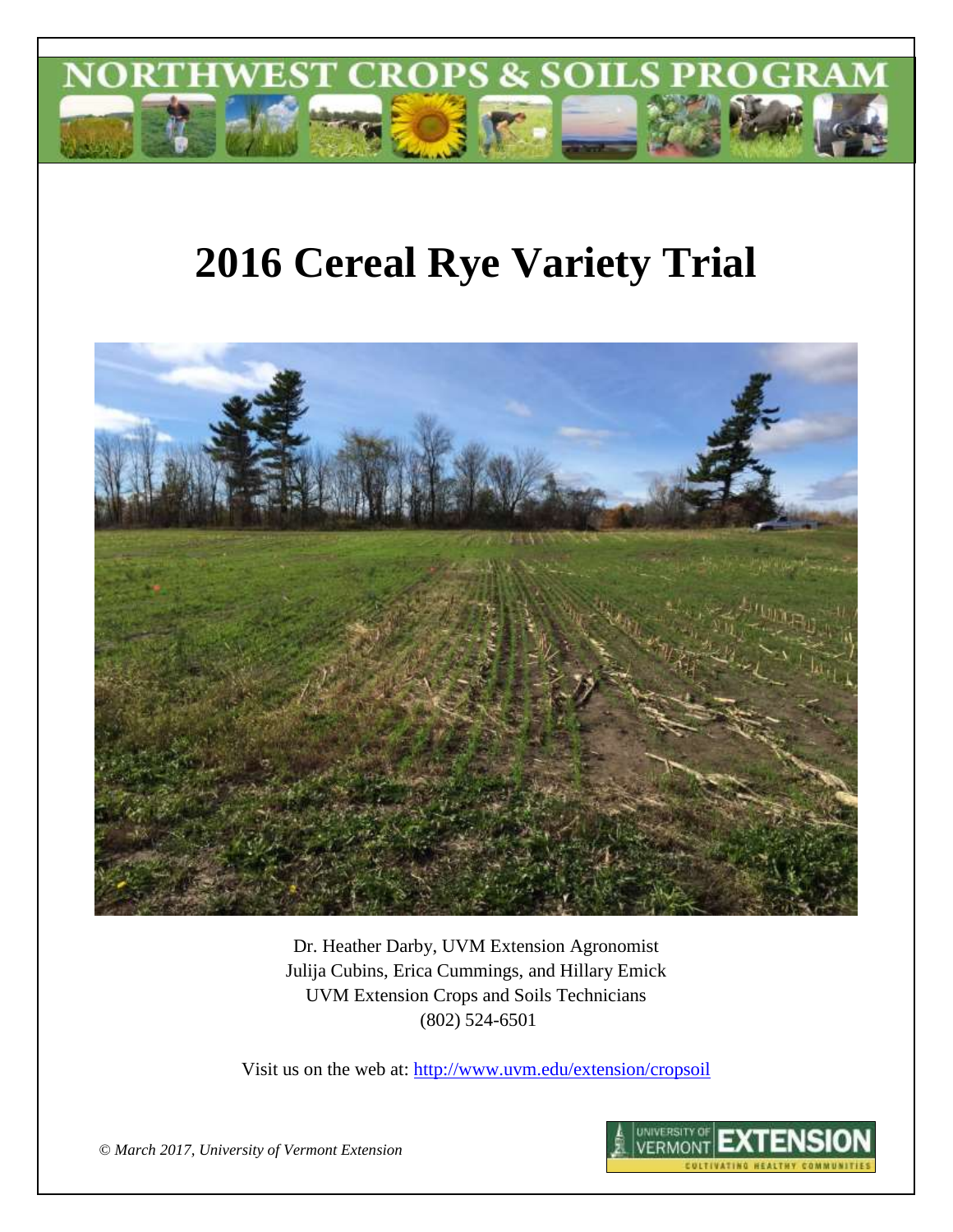## **2016 CEREAL RYE VARIETY TRIAL Dr. Heather Darby, University of Vermont Extension heather.darby[at]uvm.edu**

The interest in growing cereal rye for grain to be sold as cover crop seed, or to other value-added markets (distillers and bakers), has increased considerably across the Northeast region. As a result, farmers and end-users are requesting yield and quality information on cereal rye varieties. In 2016, University of Vermont Extension Northwest Crops and Soils (NWCS) Program conducted a variety trial to evaluate yield and quality of cereal rye. The varieties were Huron, Spooner, Abruzzi, Brasetto, Musketeer, and one variety that was not specified (VNS).

## **MATERIALS AND METHODS**

The experimental design of the study was a randomized complete block with treatment plots replicated three times. Treatments were six varieties of cereal rye: Abruzzi, Brasetto, Huron, Musketeer, Spooner, and one variety not specified (VNS) (Table 2). The field was plowed, disked, and prepared with a spike tooth harrow to prepare the seedbed for planting. The plots were planted with a Great Plains cone seeder on 25-Sep 2015; plots were 5' x 20' (Table 1). Previous to harvest, on 19-Jul 2016, three plant heights per plot were measured.

|                                 | <b>Borderview Research Farm, Alburgh, VT</b> |  |  |  |
|---------------------------------|----------------------------------------------|--|--|--|
| Soil Type                       | Benson rocky silt loam                       |  |  |  |
| Previous Crop                   | Corn                                         |  |  |  |
| <b>Tillage Operations</b>       | Fall plow, disc, and spike tooth harrow      |  |  |  |
| Harvest Area (ft.)              | $5 \times 20$                                |  |  |  |
| Seeding Rate (live seeds $m2$ ) | 350                                          |  |  |  |
| Replicates                      |                                              |  |  |  |
| <b>Planting Date</b>            | 25-Sep 2015                                  |  |  |  |
| <b>Harvest Date</b>             | 21-Jul 2016                                  |  |  |  |

**Table 1: Agronomic and trial information for the rye cover crop variety trial, 2015-2016.**

Grain plots were harvested at the Alburgh site with an Almaco SPC50 plot combine on 21-Jul. Following harvest, seed was cleaned with a small Clipper M2B cleaner (A.T. Ferrell, Bluffton, IN). Grain moisture, test weight, and yield were calculated. An approximate one pound subsample was collected to determine quality. Quality measurements included standard testing parameters used by commercial mills. Test weight was measured by the weighing of a known volume of grain. Once test weight was determined, the samples were then ground into flour using the Perten LM3100 Laboratory Mill. At this time, flour was evaluated for its protein content, falling number, and mycotoxin levels. Grains were analyzed for protein content using the Perten Inframatic 8600 Flour Analyzer. The determination of falling number (AACC Method 56-81B, AACC Intl., 2000) was measured on the Perten FN 1500 Falling Number Machine. The falling number is related to the level of sprout damage that has occurred in the grain. It is measured by the time it takes, in seconds, for a stirrer to fall through a slurry of flour and water to the bottom of the tube.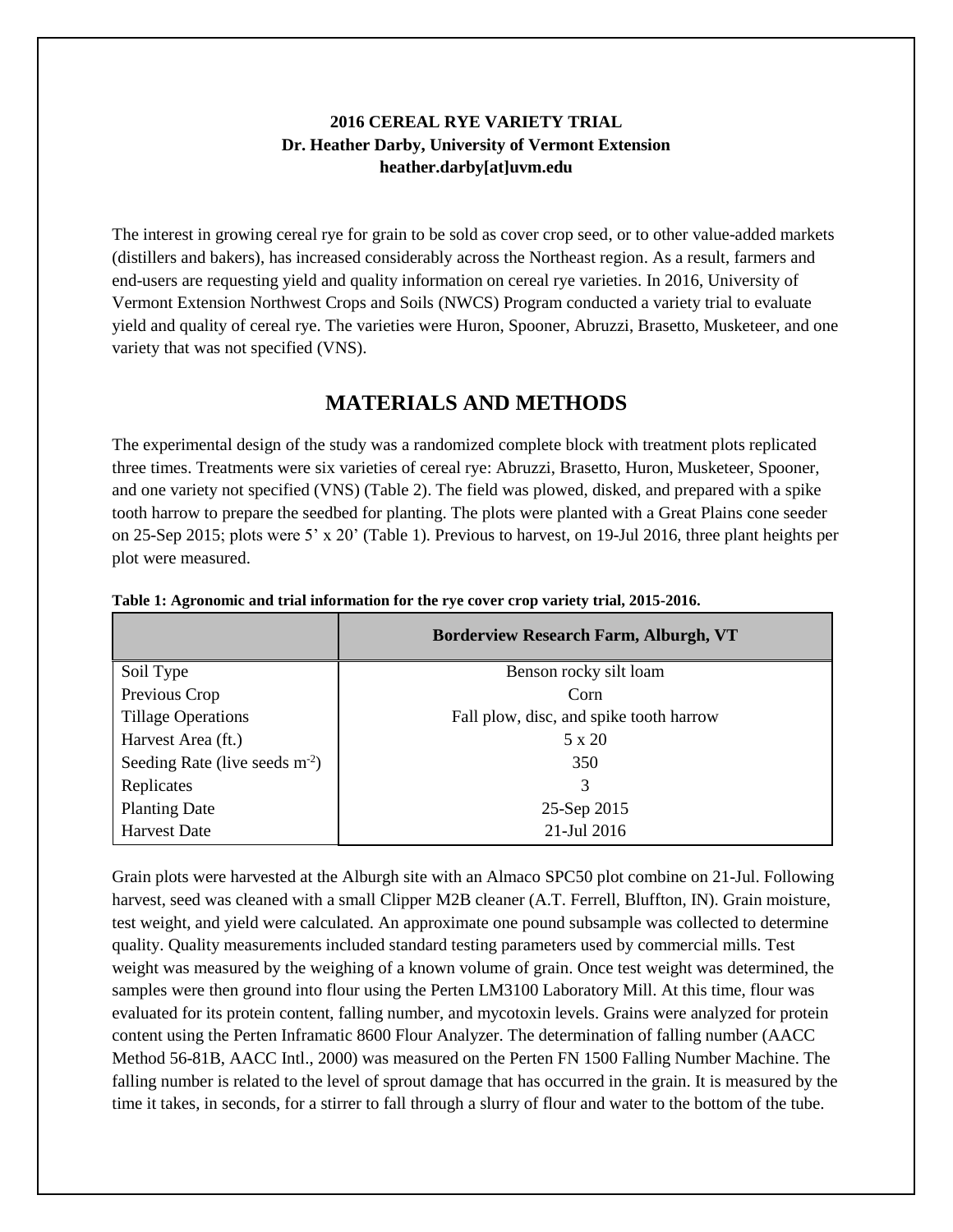Deoxynivalenol (DON) analysis was done using Veratox DON 5/5 Quantitative test from the NEOGEN Corp. This test has a detection range of 0.5 to 5 ppm. Samples with DON values greater than 1 ppm are considered unsuitable for human consumption.

| Variety                     | Source              |  |
|-----------------------------|---------------------|--|
| Abruzzi                     | Southeast Agriseeds |  |
| <b>Brasetto</b>             | Seedway LLC         |  |
| Huron                       | King's Agriseeds    |  |
| Musketeer                   | Saved Seed          |  |
| Spooner                     | Albert Lea          |  |
| VNS (variety not specified) | Seedway LLC         |  |

|  | Table 2. Winter rye varietal information, Alburgh, VT, 2016. |  |
|--|--------------------------------------------------------------|--|
|  |                                                              |  |

Variations in project results can occur because of variations in genetics, soil, weather, and other growing conditions. Statistical analysis makes it possible to determine whether a difference among treatments is real or whether it might have occurred due to other variations in the field. At the bottom of each table, a LSD value is presented for each variable (e.g. yield). Least Significant Differences (LSD's) at the 10% level of probability are shown. Where the difference between two treatments within a column is equal to or greater than the LSD value at the bottom of the column, you can be sure in 9 out of 10 chances that there is a real difference between the two values. Treatments that were not significantly lower in

performance than the highest value in a particular column are indicated with an asterisk. In the following example, treatment A is significantly different from treatment C but not from treatment B. The difference between A and B is equal to 200, which is less than the LSD value of 300. This means that these treatments did not differ in yield. The difference between A and C is equal to 400, which is greater than the LSD value of 300. This means that the yields of these treatments were significantly different from one another.

| <b>Treatment</b> | Yield |
|------------------|-------|
| A                | 2100* |
| B                | 1900* |
| C                | 1700  |
| LSD              | 300   |

### **RESULTS**

Weather data was recorded with a Davis Instrument Vantage Pro2 weather station, equipped with a WeatherLink data logger at Borderview Research Farm in Alburgh, VT. September and May had above average temperatures while October and April had below average temperatures (Table 3). Temperatures in June and July were average. All growing months had below average precipitation, accruing 9.82 inches less rainfall than the historical average. There were 4786 growing degrees days (GDDs) accumulated over the course of the growing season, 73 more growing degree days than the historical average.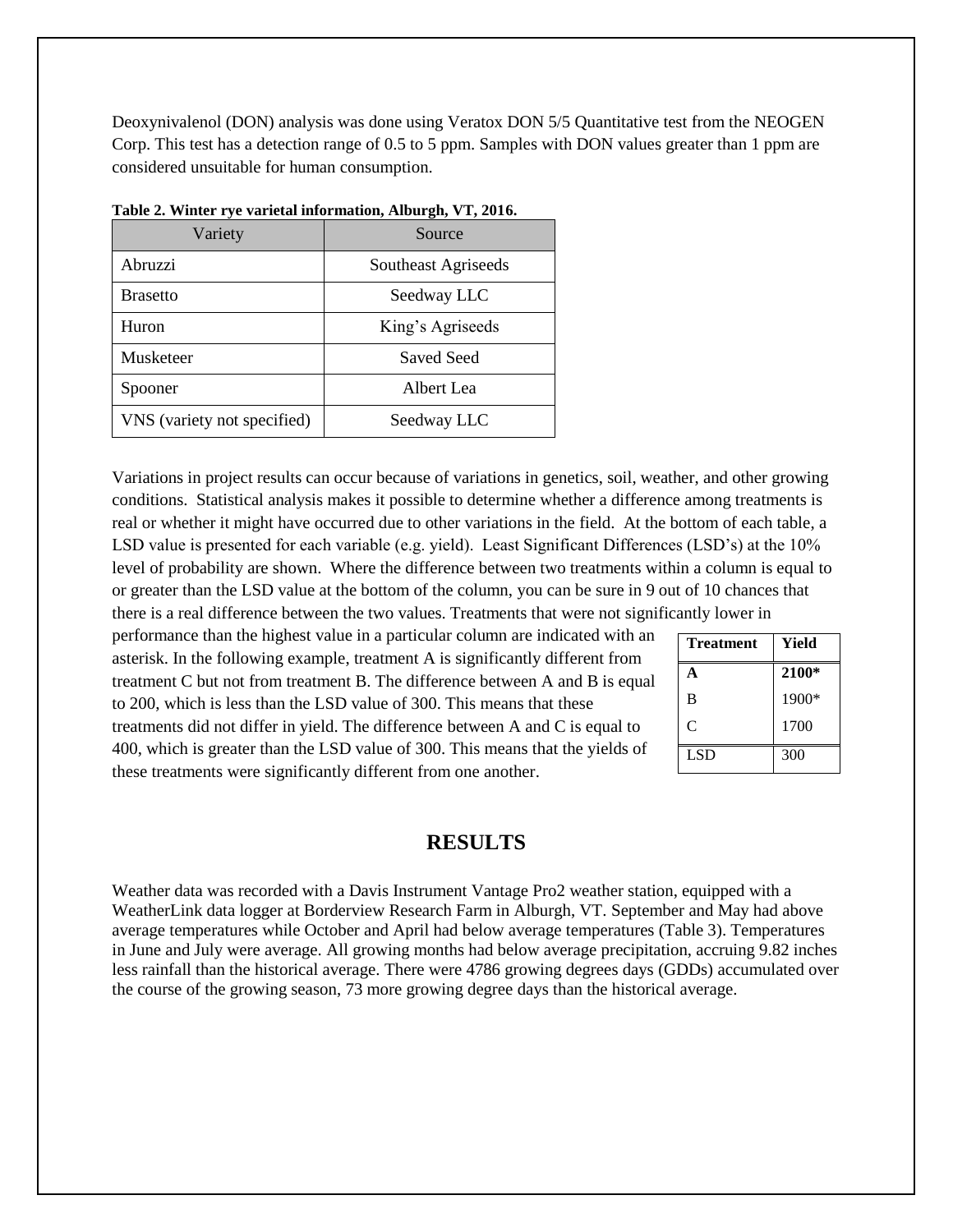| Alburgh, VT                       | $Sep-15$ | $Oct-15$ | Apr-16  | $May-16$ | $Jun-16$ | $Jul-16$ |
|-----------------------------------|----------|----------|---------|----------|----------|----------|
| Average temperature $(^{\circ}F)$ | 65.2     | 46.5     | 39.8    | 58.1     | 65.8     | 70.7     |
| Departure from normal             | 4.60     | $-1.70$  | $-4.90$ | 1.80     | 0.00     | 0.10     |
|                                   |          |          |         |          |          |          |
| Precipitation (inches)            | 0.340    | 2.51     | 2.60    | 1.50     | 2.80     | 1.80     |
| Departure from normal             | $-3.30$  | $-1.09$  | $-0.26$ | $-1.92$  | $-0.88$  | $-2.37$  |
|                                   |          |          |         |          |          |          |
| Growing Degree Days (base 32°F)   | 1010     | 464      | 291     | 803      | 1017     | 1201     |
| Departure from normal             | 152      | $-38$    | -98     | 50       | 3        | 4        |

**Table 3. Temperature and precipitation summary for Alburgh, VT, 2015 and 2016.**

Based on weather data from a Davis Instruments Vantage Pro2 with WeatherLink data logger. Historical averages are for 30 years of NOAA data (1981-2010) from Burlington, VT.

[\(http://www.nrcc.cornell.edu/page\\_nowdata.html\)](http://www.nrcc.cornell.edu/page_nowdata.html).

Heights, lodging, flowering, yield and test weight was measured prior to cereal rye harvest (Table 4). Abruzzi was the tallest variety, Musketeer, Spooner, and VNS were not statistically different from Abruzzi. Two varieties, Abruzzi and VNS, did not experience any lodging, but were not statistically significant from Brasetto, Huron, and Spooner. The average lodging for the trial was 12.2%. There were no significant differences in flowering date or yield between the varieties tested. Varietal flowering dates ranges between 14-May and 26-May. Harvest moisture was omitted from the statistical analysis as the majority of plots were higher than the equipment calibration. Yields are presented at harvest moisture. Yields at harvest ranged between 2311 and 3591 lbs ac<sup>-1</sup>. The ideal test weight for rye is 56 lbs bu<sup>-1</sup>; no varieties reached this ideal weight. The top performing variety was Abruzzi with a test weight of 55.3 lbs bu<sup>-1</sup> and was statistically higher than all other varieties.

| Variety         | Height | Lodging | Flowering | Yield                  | Test weight            |
|-----------------|--------|---------|-----------|------------------------|------------------------|
|                 | cm     | %       | date      | $lbs$ ac <sup>-1</sup> | $lbs$ bu <sup>-1</sup> |
| Abruzzi         | $122*$ | $0.00*$ | $22-May$  | 2514                   | $55.3*$                |
| <b>Brasetto</b> | 87.6   | $6.67*$ | $24$ -May | 3591                   | 46.5                   |
| Huron           | 95.1   | $26.7*$ | $26$ -May | 3126                   | 51.5                   |
| Musketeer       | 98.3*  | 33.3    | $26$ -May | 2914                   | 51.8                   |
| Spooner         | $109*$ | $6.67*$ | $14$ -May | 2311                   | 50.8                   |
| <b>VNS</b>      | $110*$ | $0.00*$ | $16$ -May | 2826                   | 51.7                   |
| Trial mean      | 104    | 12.2    | $21$ -May | 2881                   | 51.3                   |
| LSD(0.10)       | 26.2   | 30.2    | NS.       | NS                     | 2.60                   |

#### **Table 4: Pre-harvest measurements of winter rye varieties, Alburgh, VT 2016.**

\*Treatments with an asterisk are not significantly different than the top performer in **bold**.

LSD – Least significant difference.

NS – No significant difference between treatments.

The six cereal varieties were analyzed for crude protein content, falling number, and the vomitoxin DON (Table 5). Abruzzi had the highest crude protein at 14.1%, and was significantly higher than the other varieties in the trial. Falling number ranged between 136 and 252; an ideal falling number falls around 260 seconds. The top performing variety was Abruzzi at 252 seconds, but was not significantly different